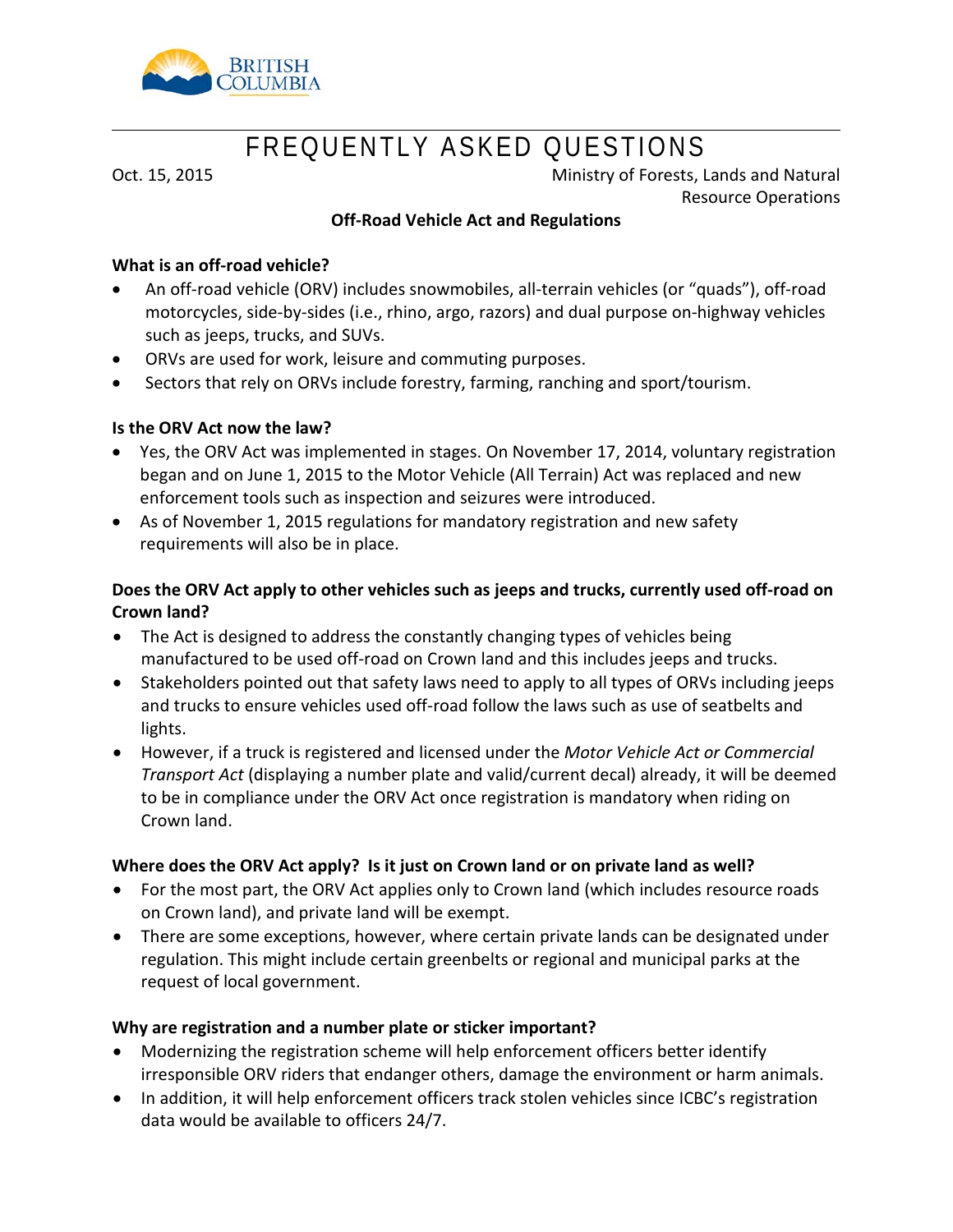## **When will registration be mandatory on Crown land?**

- Registration is mandatory as of November 1, 2015.
- Owners have had the option of voluntarily registering their ORVs through an ICBC broker since November 17, 2014 and over 35,000 ORVs have been registered since then.

## **What is the registration fee set at and will it be payable every year or only once?**

- The combined number plate (or sticker) and registration fee is a one-time fee of \$48.
- ORV owners will only be required to register their ORV once. The registration and number plate (or sticker) will be valid as long as the same person owns the vehicle.
- ORVs transferred to a new owner will be required to register the transfer with ICBC and a one-time \$28 fee will apply at that time. An additional \$18 will apply if a replacement number plate or sticker is required.
- Snowmobile owners who have already registered their vehicles under the Motor Vehicle (All Terrain) Act will be eligible for refund, up until November 16, 2015, for the amount they had already paid – this will be \$5 for transfers and \$10 for registration.

## **How does the snowmobile refund program work?**

- Current snowmobile owners that have registered or transferred their vehicle under the previous regime will be eligible for a refund, up until November 16, 2015, when they register under the ORV Act. The refund can be applied to the new registration under the ORV Act.
- Allowing a refund to be applied ensures fairness with those who have already paid a fee and are being required to re-register.

## **Why have only 15 days been provided to allow snowmobile registrations to be refunded?**

- Snowmobile owners that have registered or transferred their vehicle under the previous regime have been eligible for a refund since November 17, 2014, so they have had a full year to refund their registration and apply that refund to the new registration under the ORV Act.
- Allowing a refund to be applied ensured fairness with those who had already paid a fee and were being asked to re-register.

# **Why does a snowmobile registered under the Motor Vehicle (All Terrain) Act need to be reregistered under the ORV Act?**

• Transitioning from a manual snowmobile registry to a database registry -- the same as onhighway vehicles -- ensures that enforcement officers have 24/7 access to the registration information to better identify irresponsible ORV riders and to track down stolen vehicles.

## **How will out-of-province unregistered owners of ORVs be treated?**

- In order to ride on Crown land, ORV owners from other jurisdictions that are not registered and do not display a number plate, or sticker must either:
	- o Register in their home jurisdiction if registration is available (e.g. ORVs from Alberta) prior to coming to B.C.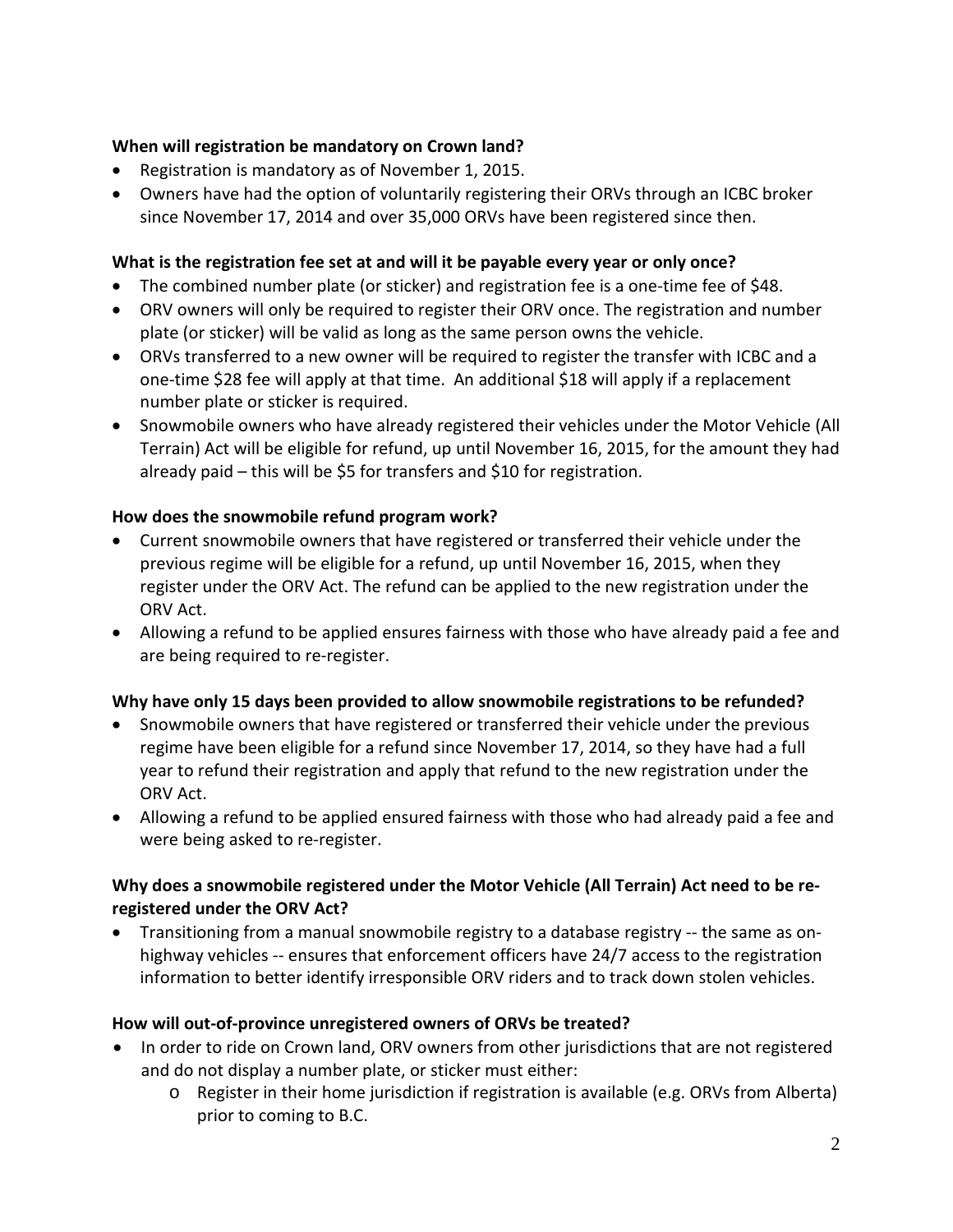o If an ORV cannot be registered in a home jurisdiction (e.g. ATVs from Saskatchewan), then they must provide proof of ownership documents.

# **What happens when an out of province resident that is registered in B.C. returns to their home jurisdiction with a B.C. plate or sticker?**

• B.C. will not require the surrender of the number plate or sticker. ORV owners will, however, need to comply with the registration requirements of the jurisdiction where the ORV is operated.

# **What information do I need to bring to the broker to register my ORV?**

- Information can vary depending on whether your ORV is new, used or being imported from another country.
- For a detailed list of information for each of these scenarios, visit the ICBC website at: <http://www.icbc.com/vehicle-registration/specialty-vehicles/Pages/Off-road-vehicles.aspx>
- If you're uncertain on what documents you need to register your ORV, contact your local ICBC Autoplan broker who can help figure out which documents fit your situation best.

# **Under what circumstances do I need registration, licensing or insurance for my ORV?**

- Registration
	- − Starting November 1, 2015, ORV owners must register their ORV before it can be used on Crown land, including resource roads.
	- − ORV owners not already registered under the ORV Act will be required to register their ORV.
	- − If an ORV has been previously registered and licensed for on-highway operation, the registration and the licence plate with a valid decal will be deemed to be in compliance with the ORV Act when the ORV is used on Crown land.
	- − All new owners of an ORV previously registered under the ORV Act will be required to register the transfer of ownership with ICBC within 10 days of purchase.
- Annual vehicle licence This only applies to ORV riders who choose to access public road/highway crossings or for authorized operation along portions of the right of way. ORV riders that operate only on Crown land will only need registration and the associated number plate. Licensed ORVs can be used to:
	- − Operate across a highway (without having to obtain an operation permit from the local police) if the crossing is controlled by stop sign or traffic light;
	- − Load or unload in a parking lot (without an operation permit); and
	- − Operate on any highway anywhere else local police authorize through an operation permit.
- Insurance On public roads and highways, Basic insurance continues to be a requirement for all motorists, including ORV owners; ORV riders who opt for incidental access to highways will require ICBC's Basic insurance. On Forest Service Roads, \$200,000 in thirdparty liability insurance continues to be a requirement. On all other Crown land, liability insurance is voluntary but recommended.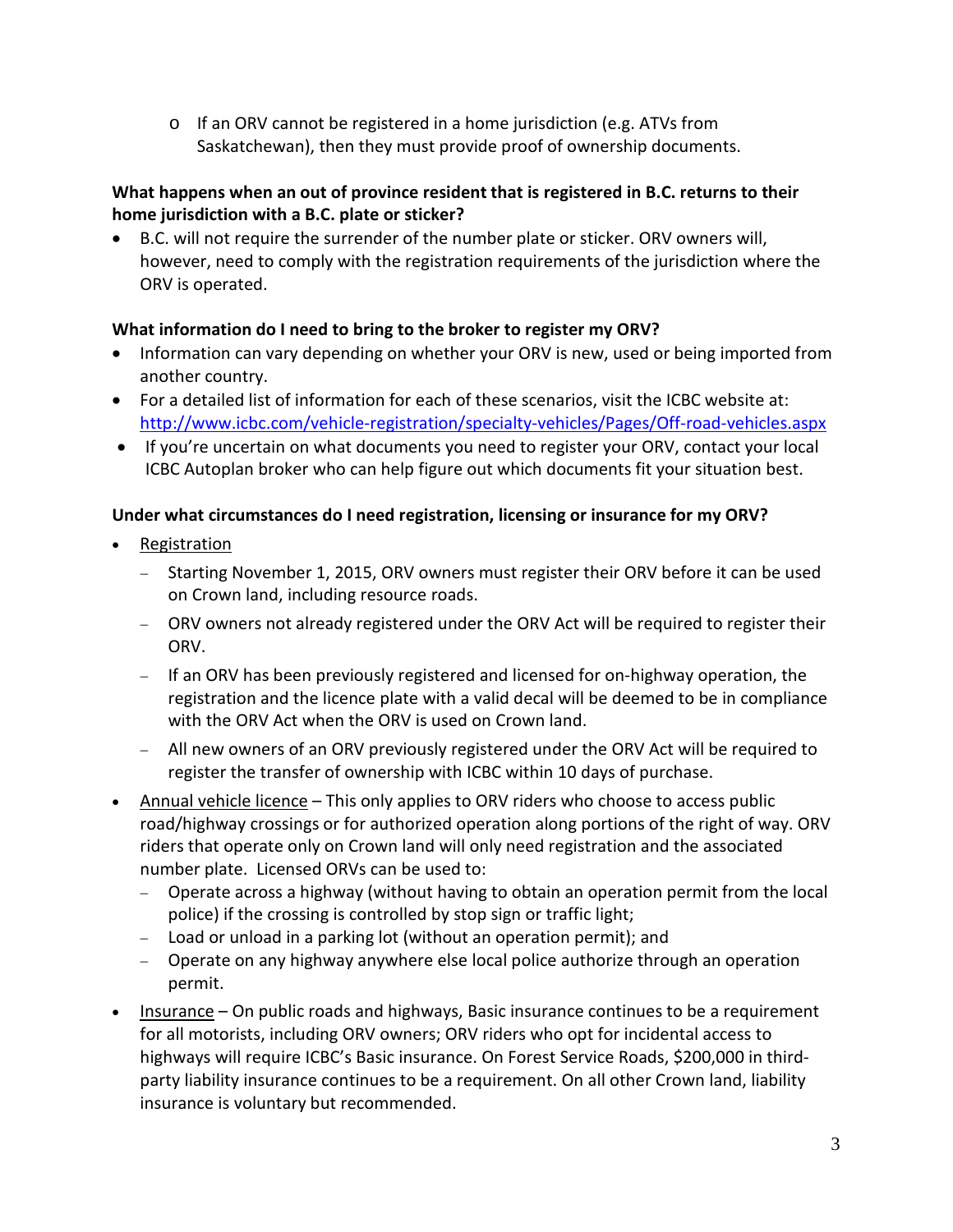- Driver's Licence On public roads and highways, a valid driver's licence continues to be a requirement for all motorists; a driver's licence is also required to operate an ORV on a forest service road.
- Police-issued operation permit an operation permit, issued free of charge by police, may be required as a condition of highway operation. Operation permits are not required for highway crossings controlled by a stop sign or traffic light or when loading and unloading an ORV from another vehicle in a parking lot. In all other circumstances, an operation permit is required for on-highway operation. Operation permits must be obtained from the police department/detachment nearest where an ORV will be operated (or from any RCMP detachment along the Gold Rush Snowmobile Trail for operation on the Trail). For more information on operation permits, please refer to the following ICBC document: [http://www.icbc.com/vehicle-registration/specialty-vehicles/Documents/operation](http://www.icbc.com/vehicle-registration/specialty-vehicles/Documents/operation-permit.pdf)[permit.pdf.](http://www.icbc.com/vehicle-registration/specialty-vehicles/Documents/operation-permit.pdf) Additional information may also be obtained from the police department/detachment nearest the location you plan to operate.

For more information on the registration, licensing or insurance requirements, please visit your local Autoplan broker.

# **Under what circumstances is an ORV exempt from registration under the ORV Act?**

- ORVs that are exempt but can voluntarily register include:
	- o An ORV where the manufacturer states in the manufacturer's recommendation is designed to be operated by a child 11 years old or younger.
	- o A golf cart used only on a golf course or to cross a road or parking lot to access one part of the golf course from another part of the course.
	- o An off-road vehicle used in a sporting or competitive event or dealer demonstration, if that event or demonstration is temporarily authorized by a permit.
- ORVs that are exempt but cannot voluntarily register include:
	- o An on-highway motor vehicle, except for motorcycles.
	- o An ORV owned by a person who is a resident of a jurisdiction in which the ORV cannot be registered or licensed (proof of out-of-province residency and ownership must be carried).

## **What does ICBC Basic insurance include?**

• For information on specific insurance packages, please contact an ICBC Autoplan broker.

## **How do I know if a road is a highway or a Forest Service Road?**

- Paved public roads within communities and highways are subject to the Motor Vehicle Act. Although some gravel roads are also highways, the majority of gravel roads are typically Forest Service Roads or other types of resource roads on Crown land.
- If you plan to travel on Crown land and access resource roads, you are encouraged to contact your local FLNR district office to confirm the status of the road.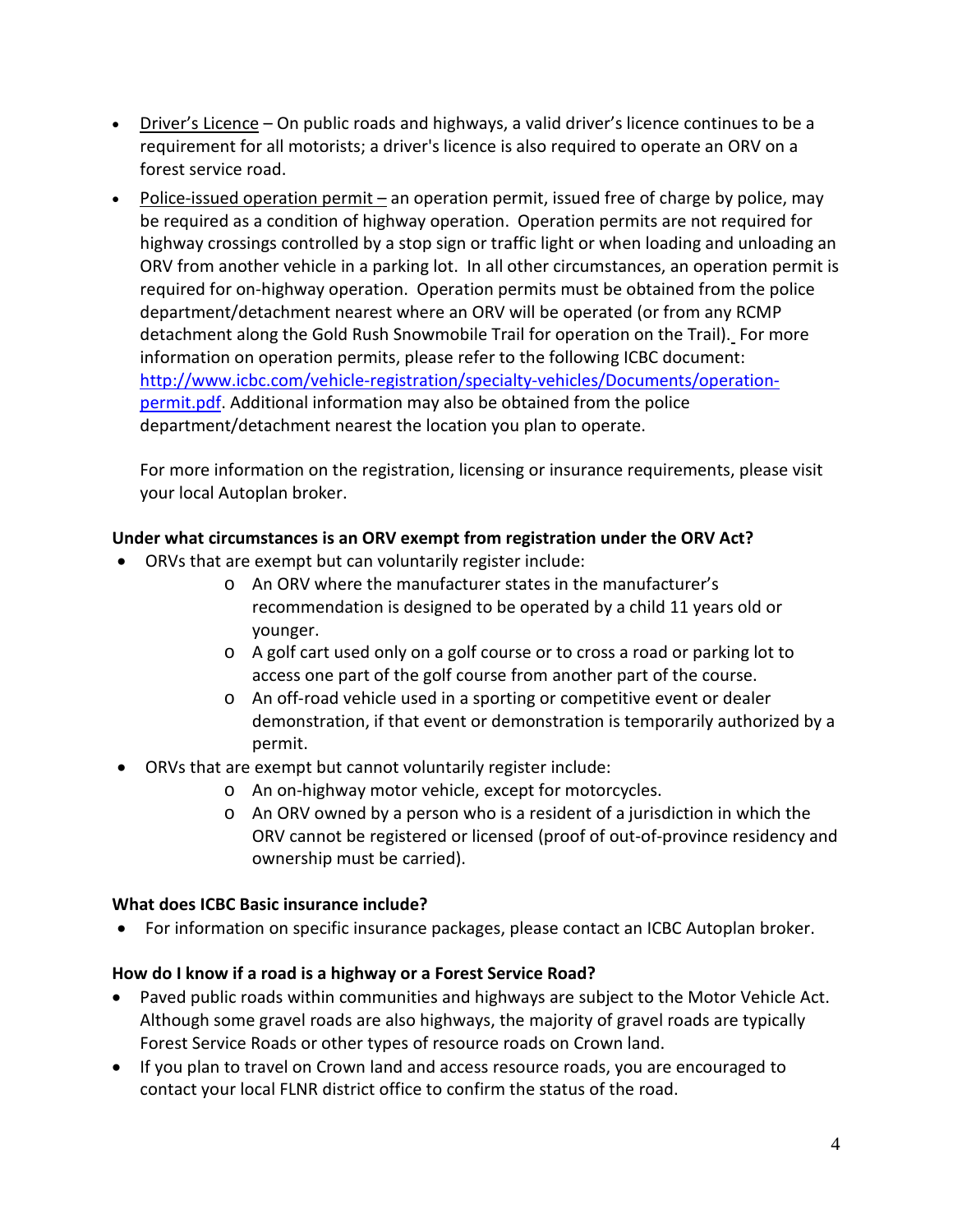#### **What size will the number plate or sticker be?**

- It will be 5" x 8", the same size as existing plates on-highway motorcycles and registered snowmobiles.
- The sticker will be 4" x 7".

### **Will I be able to remove the sticker easily if I sell my vehicle?**

- The stickers are printed on material chosen to survive a range of temperatures and conditions they will be exposed to.
- Not unlike validation decals for car insurance, the stickers will not be easy to remove if attached directly on the ORV and may be unusable for future display on another vehicle upon transfer.
- Owners choosing the sticker option should be aware that if they later wish to sell their ORV, the stickers will have to be removed first.
- Since registration number plates are easily removed without damaging a vehicle paint-job upon transfer of ownership, a metal number plate continues to be preferred option for most ORV owners.

#### **Where do I mount the number plate or sticker to comply with the ORV Act regulations?**

- The number plate or sticker must be clearly visible on the front, back or left exterior of the vehicle and fastened in a horizontal position. In the case of motorcycles, a sticker may be attached in a vertical position on the left front fork with the first number/letter at the bottom of the fork.
- The number plate or sticker must be unobstructed, free of dirt and kept in good condition so that the numbers and letters can be easily read.
- The ORV Act registration and a number plate or sticker may also be used for highways crossings if the ORV is also licensed and insured under the Motor Vehicle Act and displays a current insurance validation decal affixed to the number plate or sticker.

## **What do I specifically need for highway crossings and how will that work between now and November 1, 2015?**

- Under the Motor Vehicle Act (MVA), it is mandatory for the driver and the ORV to be licensed, to display a number plate (or sticker after Nov. 1), and have Basic insurance as evidenced by a valid insurance decal while on a highway (except while exempt as a golf cart or industrial utility vehicle under MVA s. 3.1).
- Authorized ORV highway use is limited to incidental travel directly across a highway at a controlled crossing (traffic light or stop sign), loading or unloading from another vehicle in a parking lot, or travel on any highway anywhere local police authorize within the limits set out in an MV1815 *Operation Permit.* Under the new MVA regulations, these permits can be issued for a term of up to two years.
- Law enforcement may continue to exercise discretion as set out in regulation to issue permits for operation within their areas of jurisdiction. Permits can be issued to both snowmobiles and wheeled ORVs.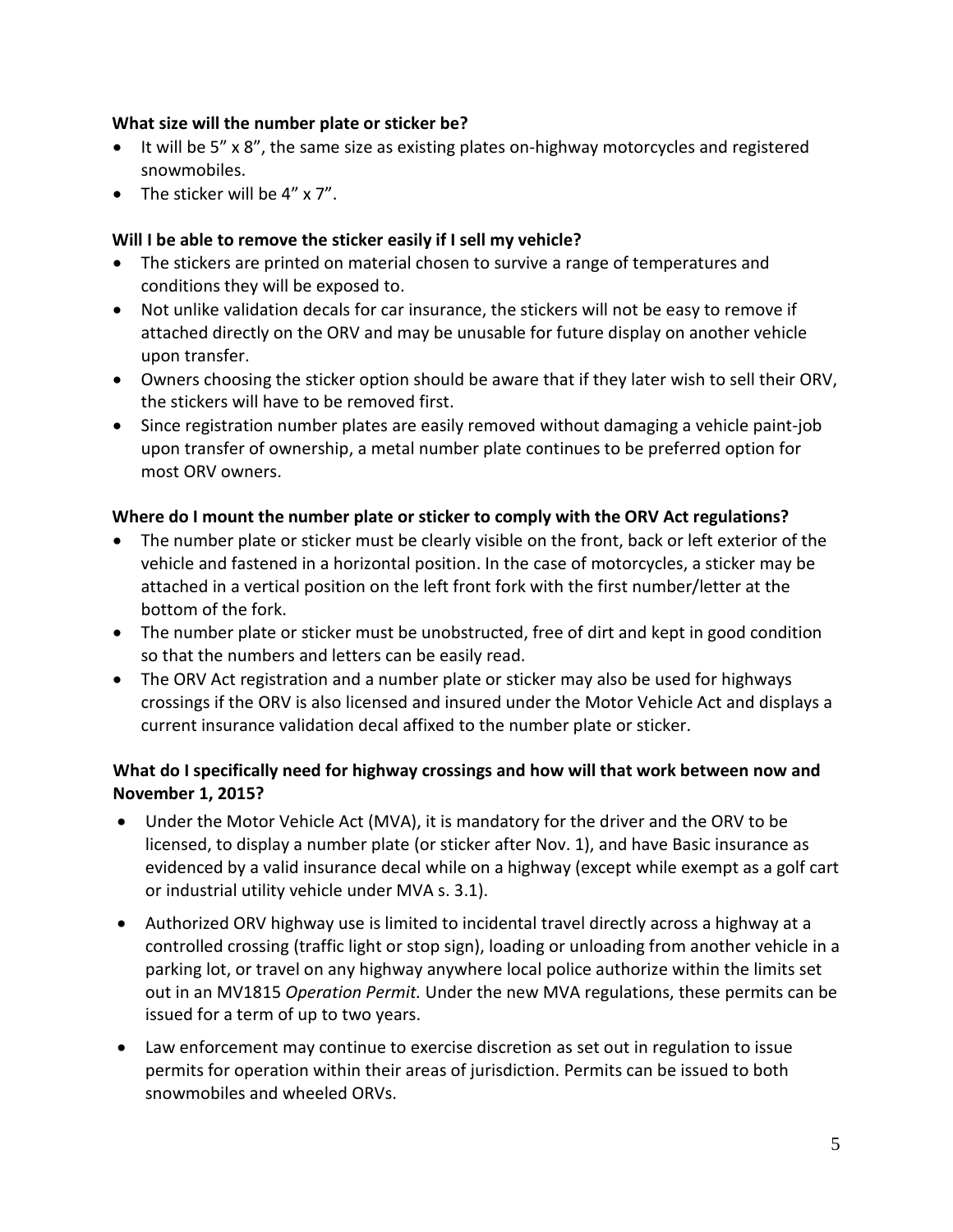- An ORV operating on or across a highway can display a Restricted number plate, the new ORV number plate (or sticker after Nov. 1), or no number plate at all if exempted as an industrial utility vehicle. Contact your ICBC insurance broker for specific information on which option is most appropriate for your individual needs.
- Those that would prefer to obtain the new number sticker can either wait until Nov. 1 to purchase a sticker, or if you were issued a number plate under the ORV Act, you can exchange it for a sticker for no cost between Nov. 1 and Dec. 31, 2015. After Dec. 31, 2015, an \$18 fee will apply to exchange a metal plate for a sticker or vice versa.

#### **What are the rules regarding Provincial Sales Tax and ORV registration?**

• For detailed information on Provincial Sales Tax see the Ministry of Finance notice located at: [http://www.sbr.gov.bc.ca/documents\\_library/notices/notice\\_2013-011.pdf](http://www.sbr.gov.bc.ca/documents_library/notices/notice_2013-011.pdf)

## **What if I've already purchased a number plate under the voluntary registration provisions, but would prefer the sticker option?**

- ORV owners who have already voluntarily registered and were issued a number plate under the ORV can exchange the plate for a number sticker at no charge between Nov. 1 and Dec. 31, 2015 if their ORV can not properly house a plate.
- To do this, bring your number plate and registration documents to any of the over 900 ICBC licensed brokers around the province before the Dec. 31, 2015 deadline to exchange the metal number plate for a sticker at no charge.

## **What are the improvements to compliance and enforcement?**

Key improvements to compliance and enforcement include:

- On June 1, 2015, the *Motor Vehicle (All Terrain) Act* was repealed and the *ORV Act* provisions came into force which allows officers to now seize ORVs for safety or evidence purposes, the maximum fine was increased from \$500 to \$5,000 and some offences include up to 6 months in jail.
- Starting Nov. 1, 2015,
	- o Violation tickets for offences under the *ORV Act* will come into force. For example, careless operation increases from \$115 to \$368; and operating an unregistered ORV increased from \$58 to \$230.
	- o Riders of ORVs will be required to carry government issued photo identification to help officers better identify riders and establish their age; this applies to persons 12 years and older.

#### **What are the rules concerning children operating ORVs on Crown land?**

• Children, under 16 years, must meet the manufacturer's minimum age for the specific vehicle they wish to operate.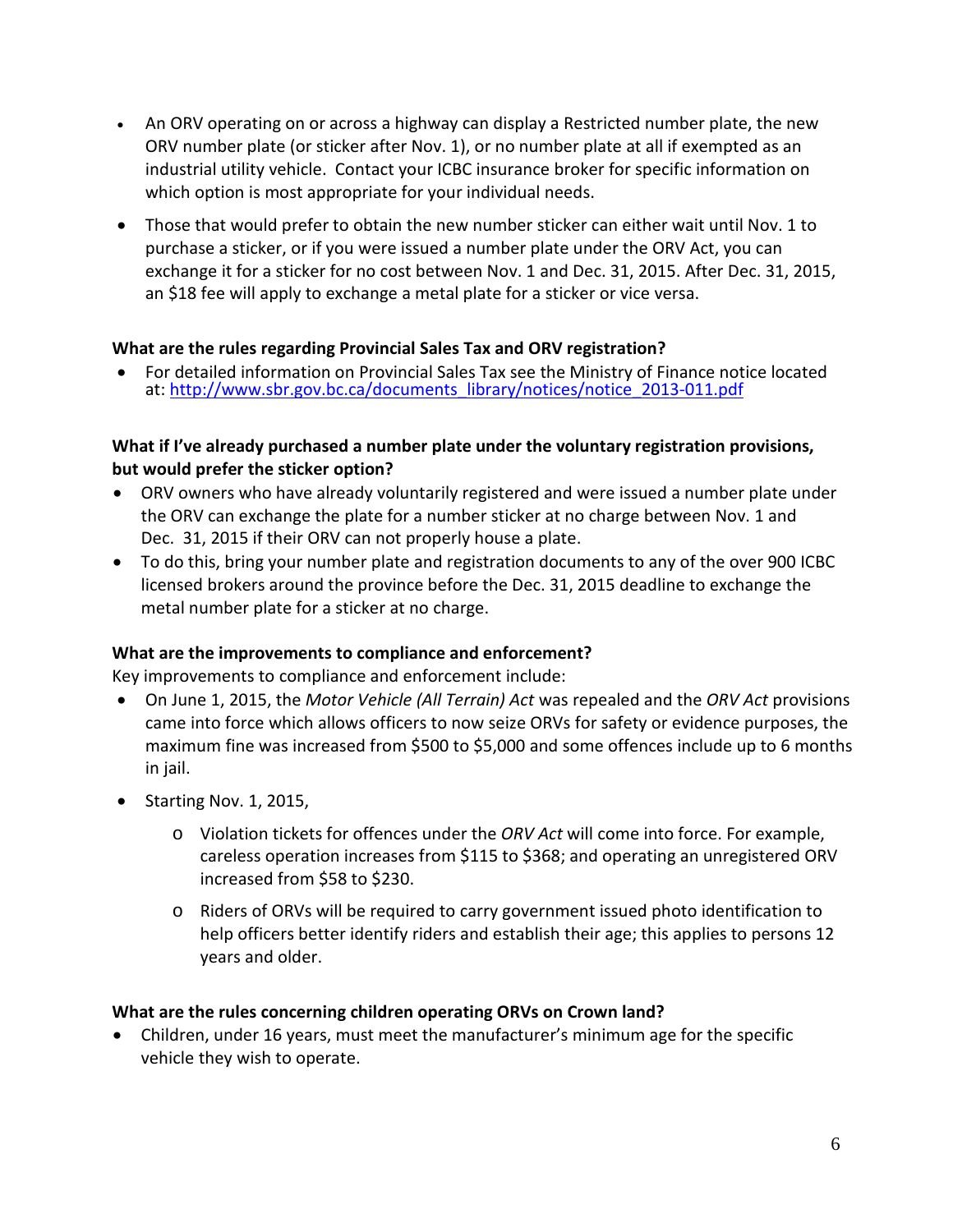• Children must not operate an ORV on Crown land without being accompanied by a supervising adult 19 years of age with a valid driver's license or appropriate training certification.

### **Are there any exemptions to allow children to operate an ORV on Crown land?**

- Yes, there are two exemptions.
	- o Children 14 to 15 years of age who have written permission from their parent or guardian confirming the child has sufficient training to operate the ORV.
	- o Temporary sporting events authorized under an enactment where injury prevention has been addressed.

#### **Why has no minimum age been established for children riding ORVs?**

• Along with the manufacturer's recommendation for minimum age to operate an ORV, the approach is to leave it up to a parent or guardian to determine the minimum age of their child.

#### **When is a helmet required?**

• A helmet must be worn at all times when operating an ORV on Crown land.

#### **What standards does the helmet have to meet?**

- In order to be acceptable, a helmet must meet one of the following four standards:
	- o Certification in accordance with the Snell Memorial Foundation 2005 or 2010 Standard for Protective Headgear For Use with Motorcycles and Other Motorized Vehicles.
	- o Conformance with the Federal Motor Vehicle Safety Standard No. 218; Motorcycle helmets (United States of America), also known as FMVSS 218 (49 CFR 571.218).
	- o Approval in accordance with the United Nations Economic Commission for Europe (ECE) ECE Regulation No. 22 – uniform provisions concerning the approval of protective helmets and of their visors for drivers and passengers of motor cycles and mopeds.

#### **Under what conditions must a seat belt be worn?**

• Along with the regular seatbelt requirement on highways, a seat belt must be worn if the ORV is being operated on Crown land, including resource roads, if a seat belt has been installed by a manufacturer.

#### **Under what conditions must lights be used on an ORV?**

- ORVS must use lights during low visibility conditions when riding on Crown land 30 minutes after sunset or 30 minutes before sunrise.
- If lights are not installed by the manufacturer, temporary lights must be attached to the ORV.
- When conditions require lights, they must include: